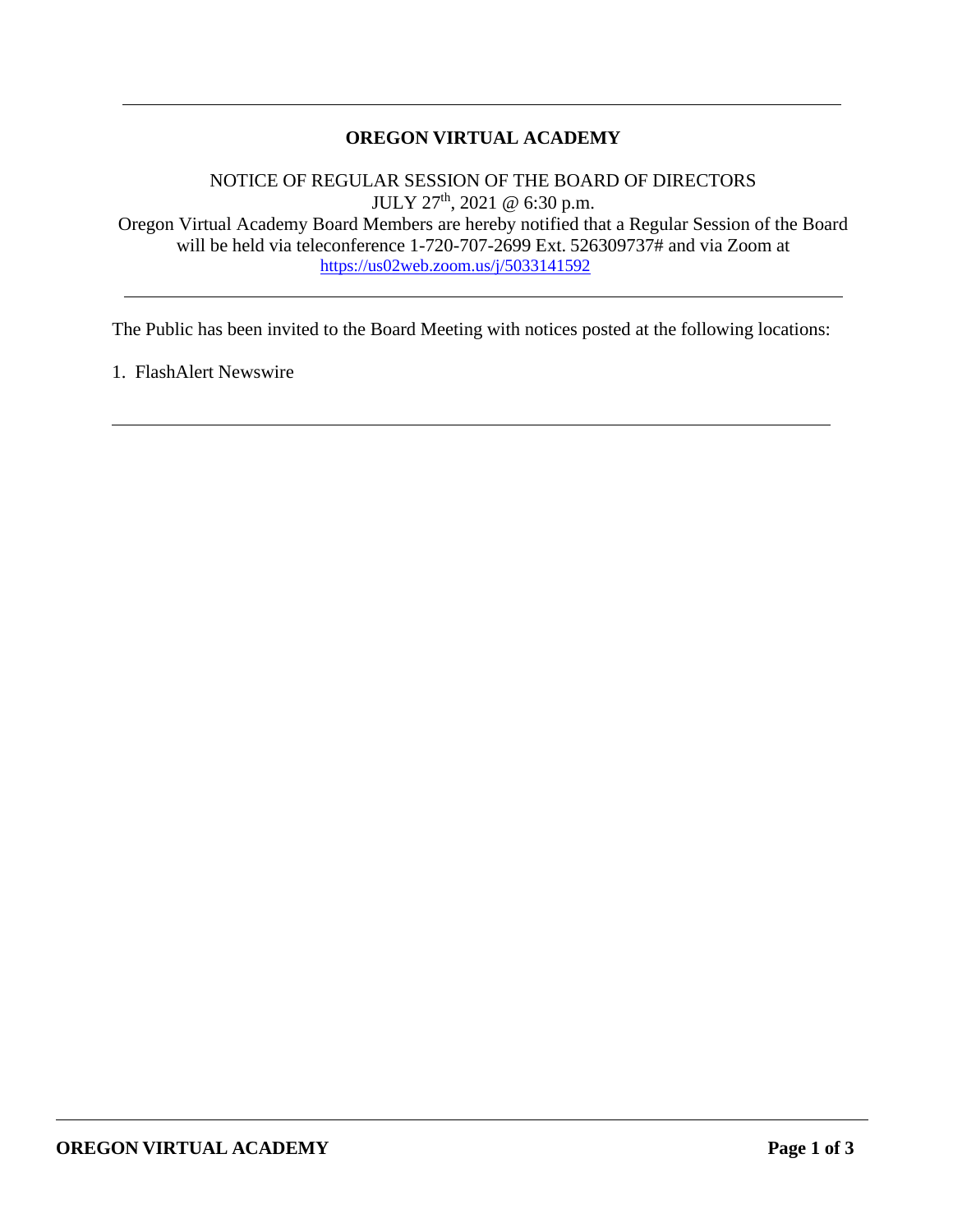## **AGENDA REGULAR SESSION AGENDA**

## **BOARD OF DIRECTORS OREGON VIRTUAL ACADEMY**

**TUESDAY, JULY 27TH, 2021 AT 6:30 p.m.** <https://us02web.zoom.us/j/5033141592>

# **INSTRUCTIONS FOR PRESENTATIONS TO THE BOARD BY PARENTS AND CITIZENS**

The Oregon Virtual Academy welcomes your participation at the School's Board meetings. The purpose of a public meeting of the Board of Directors is to conduct the affairs of the School in public. We are pleased that you are in attendance and hope that you will visit these meetings often. Your participation assures us of continuing community interest in our School. To assist you in the ease of speaking/participating in our meetings, the following guidelines are provided.

- 1. Agendas are available to all audience members at the door to the meeting or by requesting the agenda from School Officials (541-751-8060).
- 2. The "Public Comment" portion is set aside for members of the audience to raise issues that are not specifically on the agenda. These presentations are limited to three (3) minutes and total time allotted to non-agenda items will not exceed fifteen (15) minutes. The Board may give direction to staff to respond to your concern or you may be offered the option of returning with a citizen-requested item.
- 3. When addressing the Board, speakers are requested to stand, to state their name and address, and to adhere to the time limits set forth.
- 4. Citizens may request that a topic related to school business be placed on a future agenda by submitting a written request at least seventy-two (72) hours in advance of any regular meeting. Once such an item is properly placed on the agenda, the Board can respond, interact, and act upon the item.